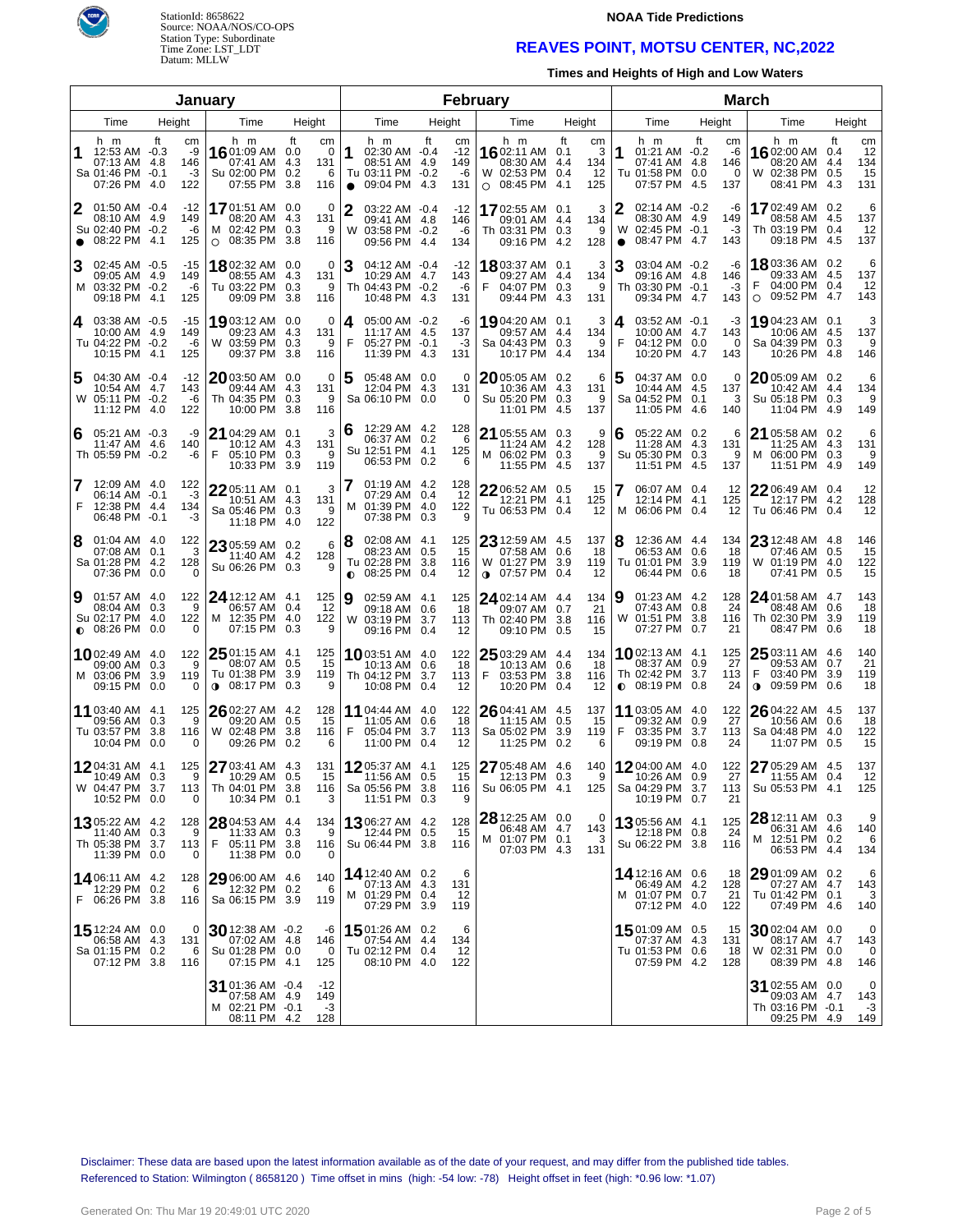



#### **NOAA Tide Predictions**

### **REAVES POINT, MOTSU CENTER, NC,2022**

**Times and Heights of High and Low Waters**

|                |                                                                           | April                                   | May                                                                         |                                                              |              |                                                                        |        |                             | June |                                                                              |                  |                                       |           |                                                                          |                   |                              |                                                                                  |            |                              |
|----------------|---------------------------------------------------------------------------|-----------------------------------------|-----------------------------------------------------------------------------|--------------------------------------------------------------|--------------|------------------------------------------------------------------------|--------|-----------------------------|------|------------------------------------------------------------------------------|------------------|---------------------------------------|-----------|--------------------------------------------------------------------------|-------------------|------------------------------|----------------------------------------------------------------------------------|------------|------------------------------|
| Time<br>Height |                                                                           |                                         | Time                                                                        | Height                                                       |              | Time                                                                   | Height |                             |      | Time                                                                         |                  | Height                                |           | Time                                                                     |                   | Height                       | Time                                                                             | Height     |                              |
| 1<br>F         | h m<br>03:44 AM 0.0<br>09:47 AM 4.7<br>03:59 PM 0.0<br>10:09 PM           | ft<br>cm<br>0<br>143<br>0<br>5.0<br>152 | h m<br><b>16</b> 03:17 AM<br>09:02 AM<br>Sa 03:28 PM<br>09:29 PM<br>$\circ$ | ft<br>cm<br>6<br>0.2<br>134<br>4.4<br>0.3<br>9<br>5.0<br>152 | 1            | h m<br>04:07 AM 0.1<br>10:00 AM 4.2<br>Su 04:05 PM 0.2<br>10:22 PM 4.9 | ft     | сm<br>3<br>128<br>6<br>149  |      | h m<br>16 03:51 AM 0.0<br>09:22 AM<br>M 03:48 PM 0.0<br>$\circ$ 09:56 PM     | ft<br>4.1<br>5.1 | cm<br>0<br>125<br>0<br>155            | 1         | h m<br>05:05 AM 0.2<br>10:55 AM<br>W 04:43 PM 0.3<br>11:05 PM            | ft<br>3.6<br>-4.4 | cm<br>6<br>110<br>9<br>134   | h m<br><b>16</b> 05:19 AM -0.2<br>11:03 AM<br>Th 05:19 PM -0.2<br>11:41 PM 4.9   | ft<br>3.9  | cm<br>-6<br>119<br>-6<br>149 |
| 2              | 04:30 AM 0.0<br>10:29 AM 4.5<br>Sa 04:39 PM 0.1<br>10:51 PM 4.9           | 0<br>137<br>3<br>149                    | 17 04:07 AM 0.1<br>09:43 AM 4.4<br>Su 04:12 PM<br>10:10 PM                  | 3<br>134<br>0.2<br>6<br>5.1<br>155                           | 2<br>м       | 04:49 AM 0.2<br>10:41 AM 4.1<br>04:41 PM 0.3<br>10:59 PM 4.7           |        | 6<br>125<br>9<br>143        |      | 17 04:43 AM 0.0<br>10:14 AM 4.0<br>Tu 04:39 PM 0.0<br>10:49 PM 5.1           |                  | $\mathbf 0$<br>122<br>$\Omega$<br>155 | 2         | 05:43 AM 0.3<br>11:35 AM<br>Th 05:15 PM 0.4<br>11:34 PM 4.3              | 3.5               | 9<br>107<br>12<br>131        | <b>17</b> 06:10 AM -0.2<br>12:06 PM 3.9<br>06:14 PM -0.1<br>F                    |            | -6<br>119<br>-3              |
| 3              | 05:14 AM 0.2<br>11:12 AM 4.4<br>Su 05:15 PM 0.3<br>11:31 PM 4.8           | 6<br>134<br>9<br>146                    | 18 04:57 AM 0.1<br>10:28 AM 4.3<br>M 04:57 PM<br>10:55 PM                   | 3<br>131<br>0.2<br>6<br>5.1<br>155                           | З            | 05:30 AM 0.3<br>11:23 AM 3.9<br>Tu 05:13 PM 0.5<br>11:35 PM 4.6        |        | 9<br>119<br>15<br>140       |      | 18 05:35 AM 0.0<br>11:12 AM<br>W 05:32 PM 0.0<br>11:48 PM 5.0                | 4.0              | 0<br>122<br>$\Omega$<br>152           | З<br>F    | 06:20 AM 0.4<br>12:15 PM 3.4<br>05:48 PM 0.4<br>11:57 PM 4.2             |                   | 12<br>104<br>12<br>128       | 18 12:41 AM 4.7<br>07:02 AM -0.2<br>Sa 01:09 PM 3.9<br>07:10 PM 0.0              |            | 143<br>-6<br>119<br>0        |
| 4              | 05:56 AM 0.3<br>11:54 AM 4.2<br>M 05:50 PM 0.5                            | 9<br>128<br>15                          | 19 05:48 AM 0.2<br>11:18 AM<br>Tu 05:44 PM<br>11:49 PM                      | 6<br>4.2<br>128<br>0.2<br>6<br>5.0<br>152                    | 4            | 06:09 AM 0.5<br>12:06 PM 3.8<br>W 05:43 PM 0.6                         |        | 15<br>116<br>18             |      | 19 06:28 AM 0.0<br>12:15 PM<br>Th 06:26 PM 0.1                               | 3.9              | 0<br>119<br>3                         | 4         | 06:56 AM 0.5<br>12:54 PM<br>Sa 06:25 PM 0.4                              | 3.4               | 15<br>104<br>12              | 1901:38 AM 4.6<br>07:54 AM -0.3<br>Su 02:10 PM 4.0<br>08:09 PM 0.1               |            | 140<br>-9<br>122<br>3        |
| 5              | 12:11 AM 4.6<br>06:37 AM 0.5<br>Tu 12:39 PM 4.0<br>06:21 PM 0.6           | 140<br>15<br>122<br>18                  | 20 06:40 AM 0.3<br>12:17 PM 4.0<br>W 06:36 PM 0.3                           | 9<br>122<br>9                                                | 5            | 12:09 AM 4.4<br>06:48 AM 0.6<br>Th 12:49 PM 3.6<br>06:14 PM 0.6        |        | 134<br>18<br>110<br>18      | F    | 20 12:52 AM<br>07:22 AM 0.1<br>01:21 PM 3.9<br>07:24 PM                      | 4.8<br>0.2       | 146<br>3<br>119<br>6                  | 5         | 12:29 AM 4.1<br>07:33 AM 0.5<br>Su 01:35 PM 3.4<br>07:09 PM              | 0.5               | 125<br>15<br>104<br>15       | 2002:32 AM 4.4<br>08:46 AM -0.3<br>M 03:07 PM 4.1<br>09:09 PM 0.2                |            | 134<br>-9<br>125<br>6        |
| 6              | 12:52 AM 4.5<br>07:19 AM 0.7<br>W 01:25 PM 3.8<br>06:53 PM 0.7            | 137<br>21<br>116<br>21                  | <b>21</b> 12:52 AM<br>07:36 AM<br>Th 01:24 PM<br>07:34 PM                   | 4.9<br>149<br>-12<br>0.4<br>122<br>4.0<br>15<br>0.5          | 6<br>F       | 12:42 AM 4.3<br>07:28 AM 0.7<br>01:35 PM 3.6<br>06:51 PM               | 0.7    | 131<br>21<br>110<br>21      |      | 21 01:55 AM 4.7<br>08:17 AM 0.1<br>Sa 02:25 PM<br>08:27 PM                   | 3.9<br>0.3       | 143<br>3<br>119<br>9                  | 6<br>м    | 01:13 AM 4.1<br>08:14 AM<br>02:22 PM 3.5<br>08:04 PM                     | 0.5<br>0.6        | 125<br>15<br>107<br>18       | 21 03:24 AM 4.2<br>09:38 AM -0.3<br>Tu 04:01 PM 4.2<br>10:08 PM 0.2<br>$\bullet$ |            | 128<br>-9<br>128<br>6        |
| 7              | 01:34 AM 4.3<br>08:04 AM 0.8<br>Th 02:13 PM 3.7<br>07:30 PM 0.8           | 131<br>24<br>113<br>24                  | $22$ 02:01 AM 4.7<br>08:35 AM<br>02:31 PM<br>F<br>08:39 PM                  | 143<br>0.4<br>-12<br>3.9<br>119<br>0.5<br>15                 | 7            | 01:18 AM 4.2<br>08:11 AM 0.8<br>Sa 02:23 PM 3.5<br>07:37 PM 0.7        |        | 128<br>24<br>107<br>21      |      | 2202:54 AM<br>09:14 AM<br>Su 03:26 PM 4.0<br><b>0</b> 09:30 PM 0.3           | 4.5<br>0.0       | 137<br>0<br>122<br>9                  | $\bullet$ | 02:06 AM 4.0<br>09:01 AM 0.4<br>Tu 03:13 PM 3.7<br>09:11 PM 0.6          |                   | 122<br>12<br>113<br>18       | 2204:15 AM 4.1<br>10:30 AM -0.3<br>W 04:54 PM 4.3<br>11:06 PM                    | 0.2        | 125<br>-9<br>131<br>6        |
| 8<br>F         | 02:21 AM 4.2<br>08:53 AM 0.9<br>03:04 PM 3.7<br>08:20 PM 0.9              | 128<br>27<br>113<br>27                  | $23$ 03:07 AM 4.6<br>09:36 AM<br>Sa 03:37 PM<br><b>↑</b> 09:47 PM           | 140<br>-12<br>0.4<br>122<br>4.0<br>15<br>0.5                 | 8            | $02:05$ AM $4.1$<br>08:59 AM 0.8<br>Su 03:13 PM 3.6<br>08:37 PM 0.8    |        | 125<br>24<br>110<br>24      |      | 23 03:50 AM 4.4<br>10:09 AM -0.1<br>M 04:24 PM 4.2<br>10:33 PM 0.3           |                  | 134<br>-3<br>128<br>9                 | 8<br>W    | 03:03 AM 4.0<br>09:54 AM 0.3<br>04:09 PM 3.9<br>10:25 PM 0.6             |                   | 122<br>9<br>119<br>18        | 23 05:05 AM 4.0<br>11:19 AM -0.3<br>Th 05:45 PM 4.4                              |            | 122<br>-9<br>134             |
| 9              | 03:13 AM 4.1<br>09:47 AM 1.0<br>Sa 03:56 PM 3.7<br>$\bullet$ 09:24 PM 0.9 | 125<br>30<br>113<br>27                  | <b>24</b> 04:10 AM 4.5<br>10:35 AM<br>Su 04:39 PM<br>10:52 PM 0.5           | 137<br>0.3<br>-9<br>125<br>4.1<br>15                         | 19<br>M<br>◐ | 03:00 AM 4.0<br>09:52 AM 0.7<br>04:05 PM 3.7<br>09:48 PM 0.8           |        | 122<br>21<br>113<br>24      |      | 24 04:45 AM 4.3<br>11:03 AM -0.2<br>Tu 05:20 PM 4.3<br>11:32 PM 0.2          |                  | 131<br>-6<br>131<br>6                 | 9         | 04:03 AM 3.9<br>10:49 AM 0.2<br>Th 05:06 PM 4.1<br>11:35 PM 0.5          |                   | 119<br>6<br>125<br>15        | 24 12:01 AM 0.2<br>05:56 AM 3.9<br>F<br>12:07 PM -0.3<br>06:35 PM 4.5            |            | 6<br>119<br>-9<br>137        |
|                | 1004:08 AM 4.0<br>10:42 AM 0.9<br>Su 04:50 PM 3.7<br>10:34 PM 0.9         | 122<br>27<br>113<br>27                  | $25$ 05:10 AM 4.5<br>11:31 AM<br>M 05:40 PM<br>11:53 PM 0.3                 | 137<br>0.2<br>6<br>131<br>4.3<br>9                           |              | <b>10</b> 04:00 AM 4.0<br>10:46 AM 0.6<br>Tu 04:59 PM 3.8<br>10:59 PM  | 0.7    | 122<br>18<br>116<br>21      |      | 25 05:37 AM 4.2<br>11:53 AM -0.3<br>W 06:13 PM 4.5                           |                  | 128<br>-9<br>137                      | F         | 1005:06 AM 3.9<br>11:45 AM 0.1<br>06:03 PM 4.4                           |                   | 119<br>3<br>134              | $25$ 12:53 AM 0.1<br>06:46 AM 3.8<br>Sa 12:53 PM -0.3<br>07:22 PM 4.5            |            | 3<br>116<br>-9<br>137        |
|                | 11 05:05 AM 4.0<br>11:35 AM 0.9<br>M 05:43 PM 3.9<br>11:38 PM 0.8         | 122<br>27<br>119<br>24                  | 26 06:07 AM 4.5<br>12:24 PM<br>Tu 06:36 PM                                  | 137<br>0.0<br>$\Omega$<br>137<br>4.5                         |              | 11 04:59 AM 4.0<br>11:38 AM 0.5<br>W 05:52 PM 4.1                      |        | 122<br>15<br>125            |      | 26 12:27 AM 0.2<br>06:28 AM 4.1<br>Th 12:41 PM -0.3<br>07:04 PM 4.6          |                  | 6<br>125<br>-9<br>140                 |           | 11 12:39 AM 0.4<br>06:10 AM 3.8<br>Sa 12:41 PM 0.0<br>07:00 PM 4.7       |                   | 12<br>116<br>$\Omega$<br>143 | 26 01:43 AM 0.1<br>07:34 AM<br>Su 01:38 PM -0.2<br>08:08 PM 4.6                  | 3.7        | 3<br>113<br>-6<br>140        |
|                | 1206:00 AM 4.1<br>12:25 PM 0.7<br>$1u$ 06:35 PM 4.1                       | 125<br>21<br>125                        | 27 12:50 AM 0.2<br>06:59 AM 4.5<br>W 01:13 PM -0.1<br>07:29 PM 4.7          | 6<br>137<br>-3<br>143                                        |              | 12 12:04 AM 0.6<br>05:57 AM 4.0<br>Th 12:28 PM 0.3<br>06:43 PM 4.4     |        | 18<br>122<br>9<br>134       | F    | 27 01:20 AM 0.1<br>07:17 AM 4.1<br>$01:27$ PM $-0.3$<br>07:51 PM 4.7         |                  | 3<br>125<br>-9<br>143                 |           | 1201:40 AM 0.2<br>07:10 AM 3.8<br>Su 01:37 PM -0.1<br>07:56 PM 4.9       |                   | 6<br>116<br>-3<br>149        | 27 02:30 AM 0.1<br>08:21 AM 3.7<br>M 02:21 PM -0.1<br>08:50 PM                   | 4.5        | 3<br>113<br>$-3$<br>137      |
|                | 13 12:36 AM 0.6<br>06:51 AM 4.2<br>W 01:13 PM 0.6<br>07:23 PM 4.3         | 18<br>128<br>18<br>131                  | 28 01:43 AM 0.1<br>07:48 AM<br>Th 02:00 PM<br>08:17 PM 4.9                  | 3<br>-4.5<br>137<br>-3<br>$-0.1$<br>149                      | F            | <b>13</b> 01:04 AM 0.4<br>06:51 AM 4.1<br>01:18 PM 0.2<br>07:32 PM 4.7 |        | 12<br>125<br>6<br>143       |      | 28 02:10 AM 0.0<br>08:04 AM 4.0<br>Sa 02:11 PM -0.2<br>08:35 PM 4.8          |                  | 0<br>122<br>-6<br>146                 |           | 1302:38 AM 0.1<br>08:08 AM 3.9<br>M 02:34 PM -0.2<br>08:50 PM 5.0        |                   | 3<br>119<br>-6<br>152        | $28$ 03:15 AM $\,$ 0.1 $\,$<br>09:06 AM 3.7<br>Tu 03:02 PM 0.0<br>09:31 PM 4.5   |            | 3<br>113<br>0<br>137         |
|                | 1401:32 AM 0.5<br>07:38 AM 4.3<br>Th 01:59 PM 0.4<br>08:07 PM 4.6         | 15<br>131<br>12<br>140                  | $29$ 02:34 AM 0.0<br>08:34 AM<br>F<br>02:44 PM<br>09:01 PM 5.0              | 0<br>4.4<br>134<br>-3<br>$-0.1$<br>152                       |              | 1402:02 AM 0.3<br>07:43 AM 4.1<br>Sa 02:08 PM 0.1<br>08:20 PM 4.9      |        | 9<br>125<br>3<br>149        |      | 29 02:57 AM 0.0<br>08:49 AM 4.0<br>Su 02:53 PM 0.0<br>09:16 PM 4.8           |                  | 0<br>122<br>0<br>146                  |           | 14 03:33 AM -0.1<br>09:05 AM 3.9<br>Tu 03:30 PM -0.2<br>$O$ 09:45 PM 5.1 |                   | -3<br>119<br>-6<br>155       | 29 03:58 AM 0.1<br>09:48 AM 3.6<br>W 03:42 PM 0.1<br>10:08 PM 4.4<br>$\bullet$   |            | 3<br>110<br>3<br>134         |
| F              | 1502:25 AM 0.3<br>08:21 AM 4.4<br>02:44 PM 0.3<br>08:49 PM 4.8            | 9<br>134<br>9<br>146                    | 3003:22 AM 0.0<br>09:18 AM<br>Sa 03:26 PM<br>$\bullet$ 09:42 PM 5.0         | 0<br>4.3<br>131<br>0.0<br>0<br>152                           |              | 1502:57 AM 0.1<br>08:33 AM 4.1<br>Su 02:58 PM 0.0<br>09:07 PM 5.1      |        | 3<br>125<br>$\Omega$<br>155 |      | $3003:42$ AM 0.1<br>09:32 AM 3.9<br>M 03:32 PM 0.1<br>$\bullet$ 09:55 PM 4.7 |                  | 3<br>119<br>3<br>143                  |           | 1504:27 AM -0.2<br>10:02 AM 3.9<br>W 04:25 PM -0.3<br>10:42 PM 5.0       |                   | -6<br>119<br>-9<br>152       | $3004:38$ AM<br>10:28 AM<br>Th 04:19 PM 0.2<br>10:41 PM 4.3                      | 0.2<br>3.5 | 6<br>107<br>6<br>131         |
|                |                                                                           |                                         |                                                                             |                                                              |              |                                                                        |        |                             |      | 31 04:24 AM 0.1<br>10:14 AM 3.8<br>Tu 04:09 PM 0.2<br>10:32 PM 4.6           |                  | 3<br>116<br>6<br>140                  |           |                                                                          |                   |                              |                                                                                  |            |                              |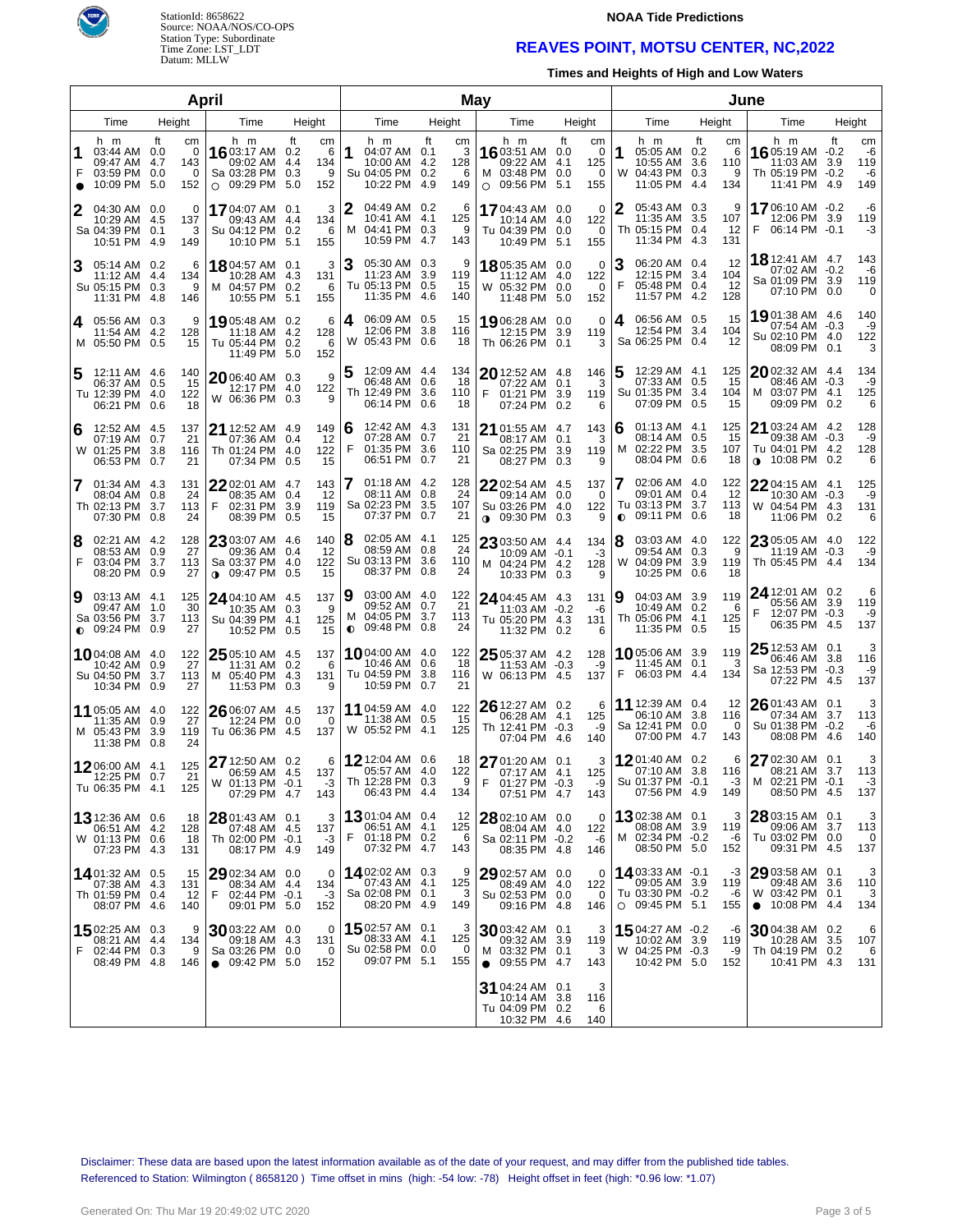



#### **NOAA Tide Predictions**

### **REAVES POINT, MOTSU CENTER, NC,2022**

**Times and Heights of High and Low Waters**

| July           |                                                                        |                           |              |                                                                                   |    |                           | <b>August</b>  |                                                                             |                  |                            |                                                                              |            | <b>September</b>            |           |                                                                                   |      |                        |                                                                                   |                         |                              |
|----------------|------------------------------------------------------------------------|---------------------------|--------------|-----------------------------------------------------------------------------------|----|---------------------------|----------------|-----------------------------------------------------------------------------|------------------|----------------------------|------------------------------------------------------------------------------|------------|-----------------------------|-----------|-----------------------------------------------------------------------------------|------|------------------------|-----------------------------------------------------------------------------------|-------------------------|------------------------------|
| Height<br>Time |                                                                        | Time                      | Height       |                                                                                   |    | Time                      | Height         |                                                                             | Time             | Height                     |                                                                              | Time       |                             | Height    |                                                                                   | Time |                        | Height                                                                            |                         |                              |
| F              | h m<br>05:16 AM 0.3<br>11:06 AM 3.5<br>04:54 PM 0.2<br>11:06 PM 4.2    | Ħ.<br>107<br>128          | cm<br>9<br>6 | h m<br><b>16</b> 05:48 AM $-0.4$<br>11:49 AM 4.0<br>Sa 05:58 PM -0.2              | ft | cm<br>$-12$<br>122<br>-6  | 1              | h m<br>05:54 AM 0.3<br>11:29 AM<br>M 05:53 PM 0.3<br>11:30 PM               | ft<br>3.8<br>4.3 | сm<br>9<br>116<br>9<br>131 | h m<br>16 12:40 AM 4.5<br>06:51 AM -0.2<br>Tu 01:14 PM 4.4<br>07:20 PM 0.3   | ft         | cm<br>137<br>-6<br>134<br>9 | 1         | h m<br>06:33 AM 0.3<br>12:23 PM 4.5<br>Th 07:21 PM 0.7                            | Ħ.   | сm<br>9<br>137<br>21   | h m<br><b>16</b> 01:44 AM<br>07:37 AM<br>02:16 PM<br>08:33 PM 0.9                 | ft<br>4.0<br>0.5<br>4.4 | cm<br>122<br>15<br>134<br>27 |
|                | 05:52 AM 0.3<br>11:40 AM 3.4<br>Sa 05:29 PM 0.3<br>11:25 PM 4.2        | 104<br>128                | 9<br>9       | 17 12:20 AM 4.7<br>06:37 AM -0.4<br>Su 12:49 PM 4.1<br>06:51 PM -0.1              |    | 143<br>$-12$<br>125<br>-3 | $\overline{2}$ | 06:26 AM 0.2<br>12:03 PM<br>Tu 06:36 PM 0.4                                 | 3.9              | 6<br>119<br>12             | 1701:30 AM 4.3<br>07:36 AM 0.0<br>W 02:05 PM 4.4<br>08:13 PM 0.5             |            | 131<br>0<br>134<br>15       | F         | 12:39 AM 4.1<br>07:17 AM 0.3<br>01:22 PM 4.5<br>08:23 PM 0.8                      |      | 125<br>9<br>137<br>24  | <b>17</b> 02:35 AM<br>08:22 AM 0.6<br>Sa 03:07 PM 4.3<br>$0.09:27 \text{ PM}$ 0.9 | 3.8                     | 116<br>18<br>131<br>27       |
| 3              | 06:25 AM 0.3<br>12:09 PM 3.5<br>Su 06:06 PM 0.3<br>11:56 PM 4.2        | 107<br>128                | 9<br>9       | <b>18</b> 01:12 AM 4.5<br>07:25 AM -0.3<br>M 01:46 PM 4.1<br>07:46 PM 0.1         |    | 137<br>-9<br>125<br>3     |                | 12:12 AM 4.2<br>07:00 AM 0.2<br>W 12:50 PM 4.0<br>07:28 PM 0.5              |                  | 128<br>6<br>122<br>15      | 18 02:19 AM 4.1<br>08:22 AM 0.1<br>Th 02:56 PM 4.3<br>09:08 PM 0.6           |            | 125<br>3<br>131<br>18       | $\bullet$ | 01:40 AM 4.0<br>08:13 AM 0.4<br>Sa 02:33 PM 4.5<br>09:32 PM 0.9                   |      | 122<br>12<br>137<br>27 | 18 03:27 AM 3.8<br>09:13 AM 0.7<br>Su 03:59 PM 4.2<br>10:21 PM 0.9                |                         | 116<br>21<br>128<br>27       |
| 4              | 06:59 AM 0.3<br>12:42 PM 3.5<br>M 06:49 PM 0.4                         | 107                       | 9<br>12      | 19 02:03 AM 4.3<br>08:13 AM -0.3<br>Tu 02:39 PM 4.2<br>08:43 PM 0.3               |    | 131<br>-9<br>128<br>9     | 4              | 01:01 AM 4.1<br>07:41 AM 0.1<br>Th 01:46 PM 4.2<br>08:31 PM 0.6             |                  | 125<br>3<br>128<br>18      | 1903:09 AM<br>09:10 AM 0.2<br>03:46 PM 4.3<br>$\bullet$ 10:03 PM 0.7         | 3.9        | 119<br>6<br>131<br>21       | 4         | 02:50 AM 3.9<br>09:24 AM 0.4<br>Su 03:51 PM 4.5<br>10:40 PM 0.8                   |      | 119<br>12<br>137<br>24 | 1904:20 AM 3.7<br>10:09 AM 0.7<br>M 04:52 PM 4.2<br>11:14 PM 0.9                  |                         | 113<br>21<br>128<br>27       |
|                | 12:39 AM 4.1<br>07:34 AM 0.2<br>Tu 01:28 PM<br>07:41 PM 0.5            | 125<br>-3.7<br>113        | 6<br>15      | $20$ 02:53 AM 4.1<br>09:02 AM -0.2<br>W 03:31 PM 4.2<br>09:40 PM 0.3<br>$\bullet$ |    | 125<br>-6<br>128<br>9     | F              | 01:58 AM 4.0<br>08:32 AM 0.1<br>02:50 PM 4.3<br>$\bullet$ 09:43 PM 0.7      |                  | 122<br>3<br>131<br>21      | 2004:00 AM 3.8<br>10:00 AM 0.3<br>Sa 04:37 PM 4.3<br>10:58 PM 0.7            |            | 116<br>9<br>131<br>21       | 5<br>м    | 04:07 AM 3.8<br>10:39 AM 0.4<br>05:05 PM 4.6<br>11:44 PM 0.7                      |      | 116<br>12<br>140<br>21 | $2005:13$ AM 3.8<br>11:05 AM 0.6<br>Tu 05:45 PM 4.2                               |                         | 116<br>18<br>128             |
| 6              | 01:29 AM 4.0<br>08:16 AM 0.1<br>W 02:23 PM<br>08:46 PM 0.5             | 122<br>-3.8<br>116        | 3<br>15      | 21 03:42 AM 3.9<br>09:52 AM -0.2<br>Th 04:22 PM 4.3<br>10:37 PM 0.4               |    | 119<br>-6<br>131<br>12    | 6              | 03:01 AM 3.8<br>09:36 AM 0.2<br>Sa 04:01 PM 4.4<br>10:54 PM                 | 0.7              | 116<br>6<br>134<br>21      | 21 04:52 AM 3.7<br>10:52 AM 0.3<br>Su 05:29 PM 4.3<br>11:50 PM 0.6           |            | 113<br>9<br>131<br>18       | 6         | 05:21 AM 3.9<br>11:47 AM 0.2<br>Tu 06:12 PM 4.7                                   |      | 119<br>6<br>143        | 21 12:04 AM 0.8<br>06:06 AM<br>W 11:59 AM<br>06:35 PM                             | 3.8<br>0.5<br>4.3       | 24<br>116<br>15<br>131       |
| 7<br>$\bullet$ | 02:25 AM 3.9<br>09:07 AM 0.1<br>Th 03:23 PM<br>10:00 PM                | 119<br>-4.0<br>122<br>0.6 | 3<br>18      | $2204:33$ AM 3.8<br>10:42 AM -0.1<br>05:13 PM 4.3<br>F<br>11:31 PM 0.3            |    | 116<br>-3<br>131<br>9     |                | 04:11 AM 3.7<br>10:48 AM 0.1<br>Su 05:13 PM 4.5                             |                  | 113<br>З<br>137            | 22 05:45 AM 3.7<br>11:43 AM 0.3<br>M 06:21 PM 4.3                            |            | 113<br>9<br>131             | W         | 12:43 AM 0.5<br>06:28 AM 4.0<br>12:50 PM 0.1<br>07:14 PM 4.9                      |      | 15<br>122<br>3<br>149  | 22 12:51 AM 0.7<br>06:56 AM 4.0<br>Th 12:50 PM 0.4<br>07:21 PM                    | 4.4                     | 21<br>122<br>12<br>134       |
| 8<br>F         | 03:25 AM 3.8<br>10:06 AM<br>04:26 PM 4.2<br>11:12 PM                   | 116<br>0.0<br>128<br>0.5  | 0<br>15      | 23 05:24 AM 3.7<br>11:30 AM -0.1<br>Sa 06:03 PM 4.3                               |    | 113<br>-3<br>131          | 18             | 12:00 AM 0.6<br>05:25 AM 3.7<br>M 11:57 AM 0.0<br>06:22 PM 4.7              |                  | 18<br>113<br>0<br>143      | $2312:40$ AM 0.5<br>06:37 AM 3.8<br>Tu 12:33 PM 0.3<br>07:10 PM              | -4.4       | 15<br>116<br>9<br>134       | 8         | 01:39 AM 0.2<br>07:30 AM 4.3<br>Th 01:49 PM -0.1<br>08:09 PM 5.0                  |      | 6<br>131<br>-3<br>152  | 23 01:36 AM 0.6<br>07:43 AM 4.1<br>F<br>01:39 PM 0.4<br>08:03 PM                  | 4.5                     | 18<br>125<br>12<br>137       |
| 9              | 04:31 AM 3.7<br>11:09 AM<br>Sa 05:32 PM 4.4                            | 113<br>0.0<br>134         | 0            | 24 12:23 AM 0.3<br>06:15 AM 3.7<br>Su 12:18 PM 0.0<br>06:52 PM 4.4                |    | 9<br>113<br>0<br>134      | Ι9             | $01:02$ AM $0.4$<br>06:35 AM 3.8<br>Tu 01:02 PM -0.1<br>07:27 PM 4.8        |                  | 12<br>116<br>-3<br>146     | 24 01:28 AM 0.5<br>07:26 AM<br>W 01:21 PM 0.2<br>07:56 PM                    | 3.8<br>4.5 | 15<br>116<br>6<br>137       | 9<br>F    | 02:31 AM 0.0<br>08:27 AM 4.5<br>02:45 PM -0.1<br>09:00 PM 5.0                     |      | 0<br>137<br>-3<br>152  | $2402:19$ AM 0.5<br>08:25 AM 4.3<br>Sa 02:26 PM 0.3<br>08:41 PM                   | 4.6                     | 15<br>131<br>9<br>140        |
|                | 10 12:18 AM 0.4<br>05:40 AM 3.7<br>Su 12:13 PM -0.1<br>06:37 PM 4.6    | 113<br>140                | 12<br>$-3$   | $2501:13$ AM 0.3<br>07:06 AM 3.7<br>M 01:05 PM 0.0<br>07:40 PM 4.4                |    | 9<br>113<br>0<br>134      |                | 1001:59 AM 0.2<br>07:40 AM 4.0<br>W 02:03 PM -0.2<br>08:25 PM 5.0           |                  | 6<br>122<br>-6<br>152      | $2502:13$ AM 0.4<br>08:13 AM 3.9<br>Th 02:07 PM 0.2<br>08:38 PM              | 4.5        | 12<br>119<br>6<br>137       |           | <b>10</b> 03:20 AM $-0.1$<br>09:20 AM 4.6<br>Sa 03:38 PM -0.1<br>$O$ 09:47 PM 5.0 |      | -3<br>140<br>-3<br>152 | $2503:00$ AM 0.4<br>09:03 AM 4.4<br>Su 03:13 PM<br>09:13 PM<br>$\bullet$          | 0.3<br>4.6              | 12<br>134<br>9<br>140        |
|                | 11 01:20 AM 0.3<br>06:48 AM<br>M 01:16 PM -0.2<br>07:39 PM 4.8         | 113<br>-3.7<br>146        | 9<br>-6      | 26 02:01 AM 0.2<br>07:54 AM 3.7<br>Tu 01:51 PM 0.0<br>08:25 PM 4.4                |    | 6<br>113<br>0<br>134      |                | 11 02:54 AM 0.0<br>08:39 AM 4.1<br>Th 03:00 PM -0.3<br>09:20 PM 5.0         |                  | 0<br>125<br>-9<br>152      | $2602:56$ AM 0.4<br>08:55 AM 4.0<br>F<br>02:52 PM 0.2<br>09:15 PM            | 4.5        | 12<br>122<br>6<br>137       |           | 11 04:07 AM -0.2<br>10:10 AM 4.7<br>Su 04:28 PM -0.1<br>10:33 PM 4.8              |      | -6<br>143<br>-3<br>146 | 26 03:38 AM 0.3<br>09:36 AM 4.5<br>M 03:58 PM<br>09:42 PM                         | 0.3<br>4.5              | 9<br>137<br>9<br>137         |
|                | 1202:19 AM 0.1<br>07:51 AM 3.8<br>Tu 02:16 PM -0.3<br>08:38 PM 4.9     | 116<br>149                | 3<br>-9      | 27 02:46 AM 0.2<br>08:40 AM 3.7<br>W 02:35 PM 0.1<br>09:06 PM 4.4                 |    | 6<br>113<br>3<br>134      | F              | 1203:46 AM -0.2<br>09:36 AM 4.3<br>03:55 PM -0.3<br>$\circ$ 10:11 PM 5.0    |                  | -6<br>131<br>-9<br>152     | 27 03:36 AM 0.4<br>09:34 AM 4.0<br>Sa 03:35 PM 0.2<br>$\bullet$ 09:46 PM 4.5 |            | 12<br>122<br>6<br>137       |           | 1204:51 AM -0.1<br>10:59 AM 4.7<br>M 05:17 PM<br>11:19 PM 4.6                     | -0.1 | -3<br>143<br>3<br>140  | 27 04:16 AM 0.3<br>10:05 AM 4.6<br>Tu 04:44 PM 0.4<br>10:11 PM 4.5                |                         | 9<br>140<br>12<br>137        |
|                | 1303:15 AM -0.1<br>08:51 AM 3.9<br>W 03:15 PM -0.3<br>$O$ 09:35 PM 5.0 | 119<br>152                | -3<br>-9     | 28 03:29 AM 0.2<br>09:23 AM 3.7<br>Th 03:17 PM 0.1<br>09:44 PM 4.4<br>$\bullet$   |    | 6<br>113<br>3<br>134      |                | <b>13</b> 04:35 AM -0.3<br>10:32 AM 4.4<br>Sa 04:48 PM -0.3<br>11:02 PM 4.9 |                  | -9<br>134<br>-9<br>149     | 28 04:13 AM 0.4<br>10:07 AM 4.1<br>Su 04:17 PM 0.3<br>10:11 PM 4.5           |            | 12<br>125<br>-9<br>137      |           | <b>13</b> 05:33 AM 0.0<br>11:48 AM 4.7<br>Tu 06:05 PM 0.3                         |      | 0<br>143<br>9          | 28 04:53 AM 0.3<br>10:36 AM 4.7<br>W 05:30 PM 0.5<br>10:47 PM 4.4                 |                         | 9<br>143<br>15<br>134        |
|                | 14.04:08 AM -0.2<br>09:50 AM 3.9<br>Th 04:11 PM -0.4<br>10:30 PM 5.0   | 119<br>$-12$<br>152       | -6           | 29 04:09 AM 0.3<br>10:02 AM 3.7<br>F<br>03:57 PM 0.2<br>10:16 PM 4.4              |    | 9<br>113<br>6<br>134      |                | 1405:21 AM -0.3<br>11:26 AM 4.4<br>Su 05:39 PM -0.1<br>11:51 PM 4.7         |                  | -9<br>134<br>$-3$<br>143   | 29 04:49 AM 0.3<br>10:33 AM 4.2<br>M 04:58 PM 0.3<br>10:34 PM 4.4            |            | 9<br>128<br>9<br>134        |           | 14 12:06 AM 4.4<br>06:14 AM 0.1<br>W 12:37 PM 4.6<br>06:52 PM 0.5                 |      | 134<br>3<br>140<br>15  | 29 05:31 AM 0.3<br>11:16 AM 4.8<br>Th 06:20 PM 0.6<br>11:32 PM 4.2                |                         | 9<br>146<br>18<br>128        |
| F              | 1504:59 AM -0.3<br>10:49 AM 4.0<br>05:05 PM -0.3<br>11:25 PM 4.9       | 122<br>149                | -9<br>-9     | $30$ 04:46 AM 0.3<br>10:37 AM 3.7<br>Sa 04:35 PM 0.2<br>10:39 PM 4.3              |    | 9<br>113<br>6<br>131      |                | 1506:07 AM -0.3<br>12:21 PM 4.4<br>M 06:29 PM 0.1                           |                  | -9<br>134<br>3             | 30 05:22 AM 0.3<br>10:58 AM 4.3<br>Tu 05:41 PM 0.4<br>11:06 PM 4.4           |            | 9<br>131<br>-12<br>134      |           | <b>15</b> 12:54 AM 4.2<br>06:55 AM 0.3<br>Th 01:26 PM 4.5<br>07:41 PM 0.7         |      | 128<br>9<br>137<br>21  | 30 06:14 AM 0.4<br>12:07 PM 4.7<br>07:14 PM 0.7<br>F.                             |                         | 12<br>143<br>21              |
|                |                                                                        |                           |              | 31 05:21 AM 0.3<br>11:05 AM 3.7<br>Su 05:13 PM 0.3<br>10:59 PM 4.3                |    | 9<br>113<br>9<br>131      |                |                                                                             |                  |                            | 31 05:56 AM 0.3<br>11:35 AM 4.4<br>W 06:28 PM 0.5<br>11:49 PM 4.3            |            | 9<br>134<br>15<br>131       |           |                                                                                   |      |                        |                                                                                   |                         |                              |